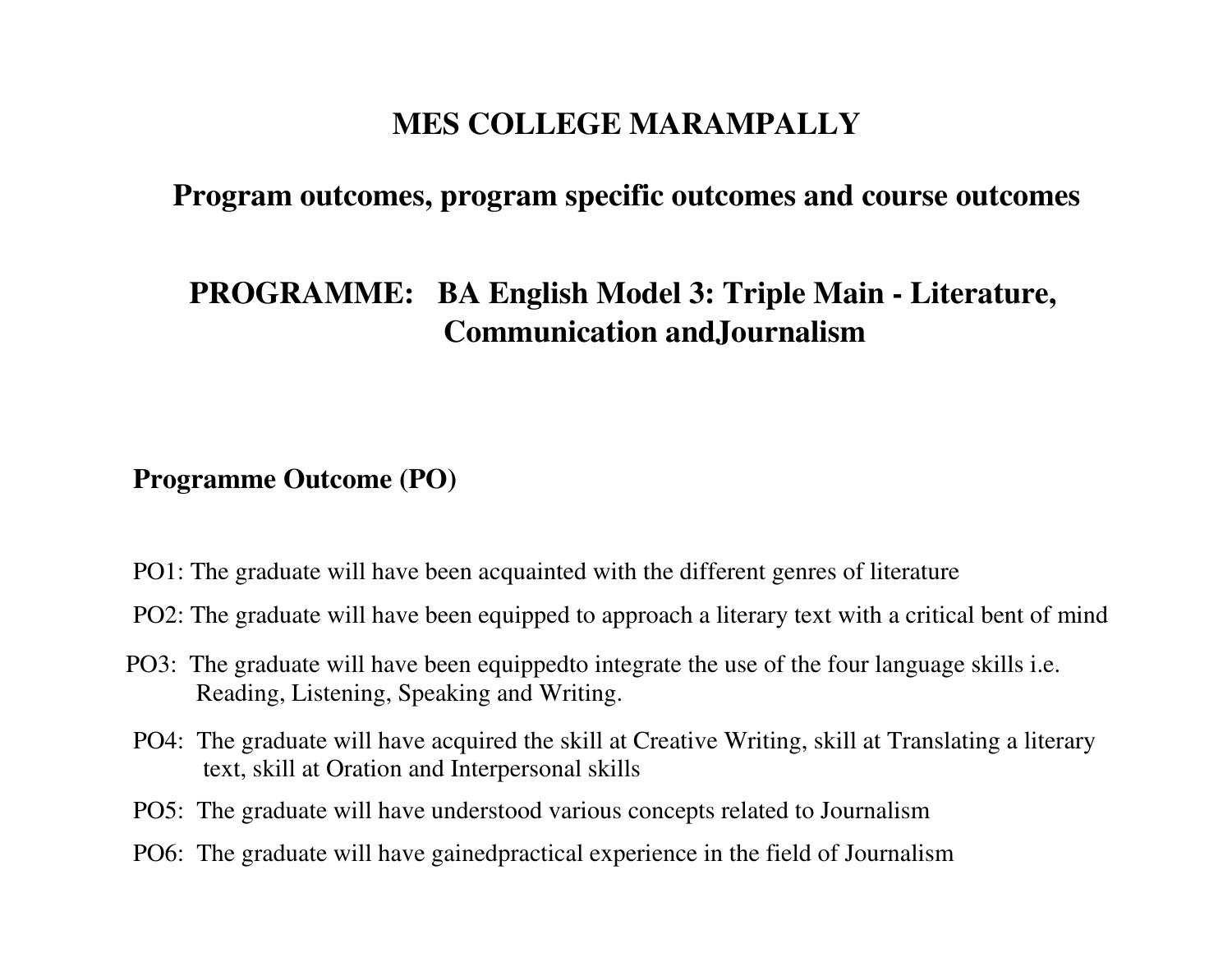## **Programme Specific outcome (PSO)**

- PSO1:Courses in literature will have enabled the graduate to appreciate words and their power. He/she will have learned to approach a literary text with multiple perspectives and thereby will have acquired the ability to develop his/her own opinions about the issues discussed in the texts. Moreover, he/she will have acquired a sense of individuality and creativity.
- PSO2:Courses in Communication will have enabled the graduate to communicate effectively and appropriately in real life situation and also to use English effectively for study purpose across the curriculum.
- PSO3:Courses in Journalism will have made the graduate aware of the duties and responsibilities of a journalist towards society as well as the role of media as a watchdog of the democratic society

# **Course Outcome (CO)**

## **Course: Fine tune Your English**

- CO1:The student gains confidence to use English in both written and spoken forms.
- CO2: Learns to use English for formal communication effectively
- CO3: Identifies the grammatical errors in speech and in writing
- CO4: Learns to produce grammatically correct sentences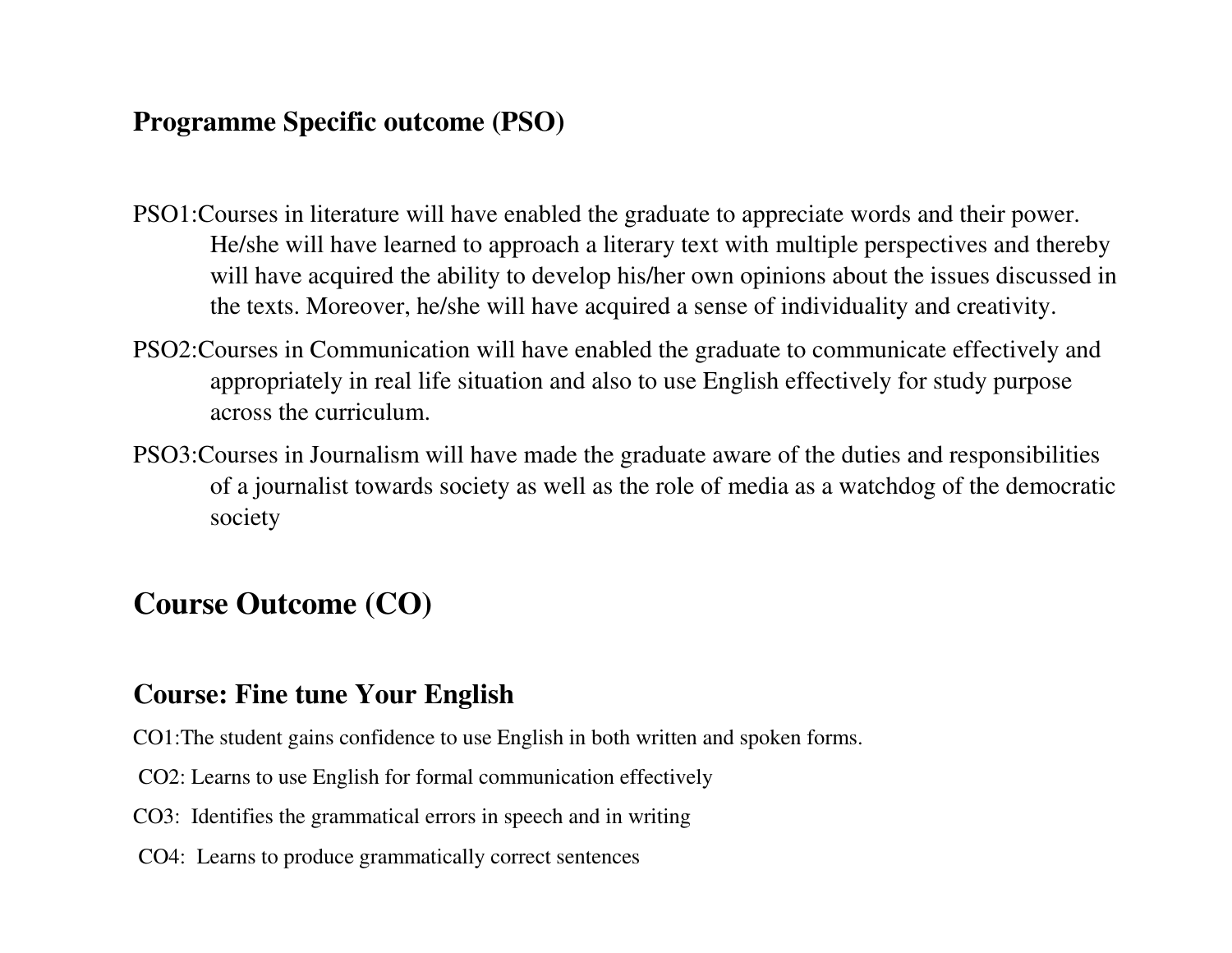## **Course: Methodology of Literary Studies**

- CO1: The student learns to discern the emergence of literature as a specific discipline within the humanities.
- CO2: Learns the tenets of what is now known as traditional 'approaches and alsothat of formalism. '
- CO3: Learns to discern the shift towards contextual-political critiques of literary studies.
- CO4: Learns the issues of subalternity and regionality in the literary domain
- CO5: Learns to discern the questions raised by Cultural Studies and Feminism(s)

#### **Course: English Literature from the Old English Period to the Romantic Age**

- CO1: The student gains an overview of the historical development of English literature over these periods.
- CO2: The student gets familiarized with the major literary figures over these periods as well as the major featuresof their works.
- CO3: The student understands about the great literary movements during these periods
- CO4: The student gets an idea about the social, political, economic, cultural changes etc. associated with these periods.

## **Course: Conversational Skills**

- CO1:The student learns the nuances of spoken forms of English
- CO2:Gets familiarized with the speech sounds and the phonological aspects of English language
- CO3: Develops a neutral accent and improve the general standard of pronunciation
- CO4: Contributes to the learner's conversational skills in various situations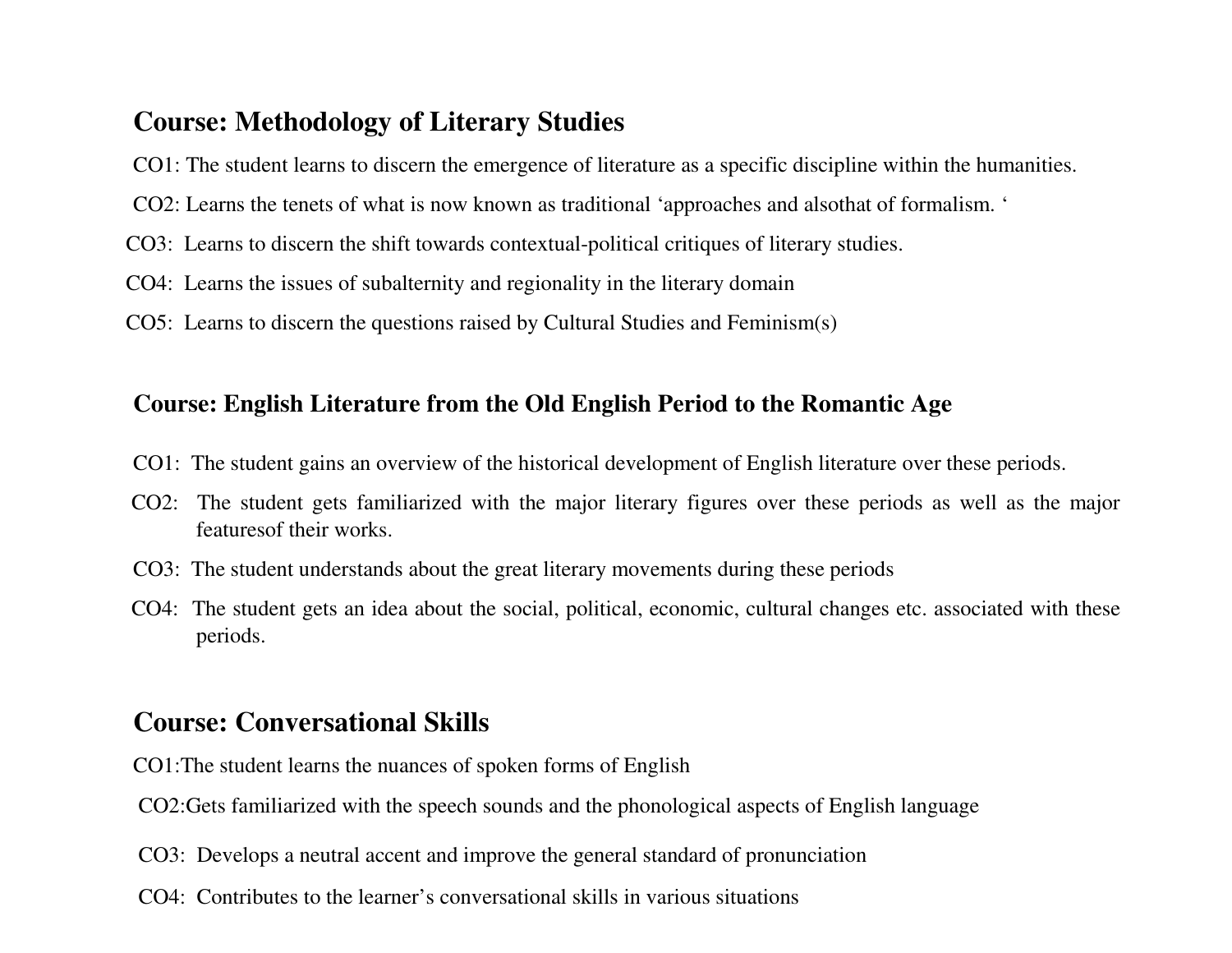## **Course:Writing for the Media**

- CO1**:** The student gets acquainted with the basic concepts of Journalism and Print Media
	- CO2: Learns about various theories associated with Journalism
	- CO3: Understands the history of Journalism as well as the history of printing.
	- CO4: Learns about different categories of magazine and also about the process involved in editing.

## **Course: Issues That Matter**

CO1: The student Identifies the major issues of contemporary significance

CO2: Becomes sensitive to contemporary issues

CO3: Responds rationally and positively to contemporary issues

CO4:Internalizes the values imparted through the selections

## **Course – Introducing Language and Literature**

 CO1: The student learns about the evolution and the differential traits of the English language till the present time.

CO2: Learns about the evolution of literature from antiquity to postmodern times.

CO3: Learns about the diversity of genres and techniques of representation and narration

CO4:Learns about the links between literature and film as narrative expressions.

CO5: Learns about the emergence of British and American Literature through diverse periods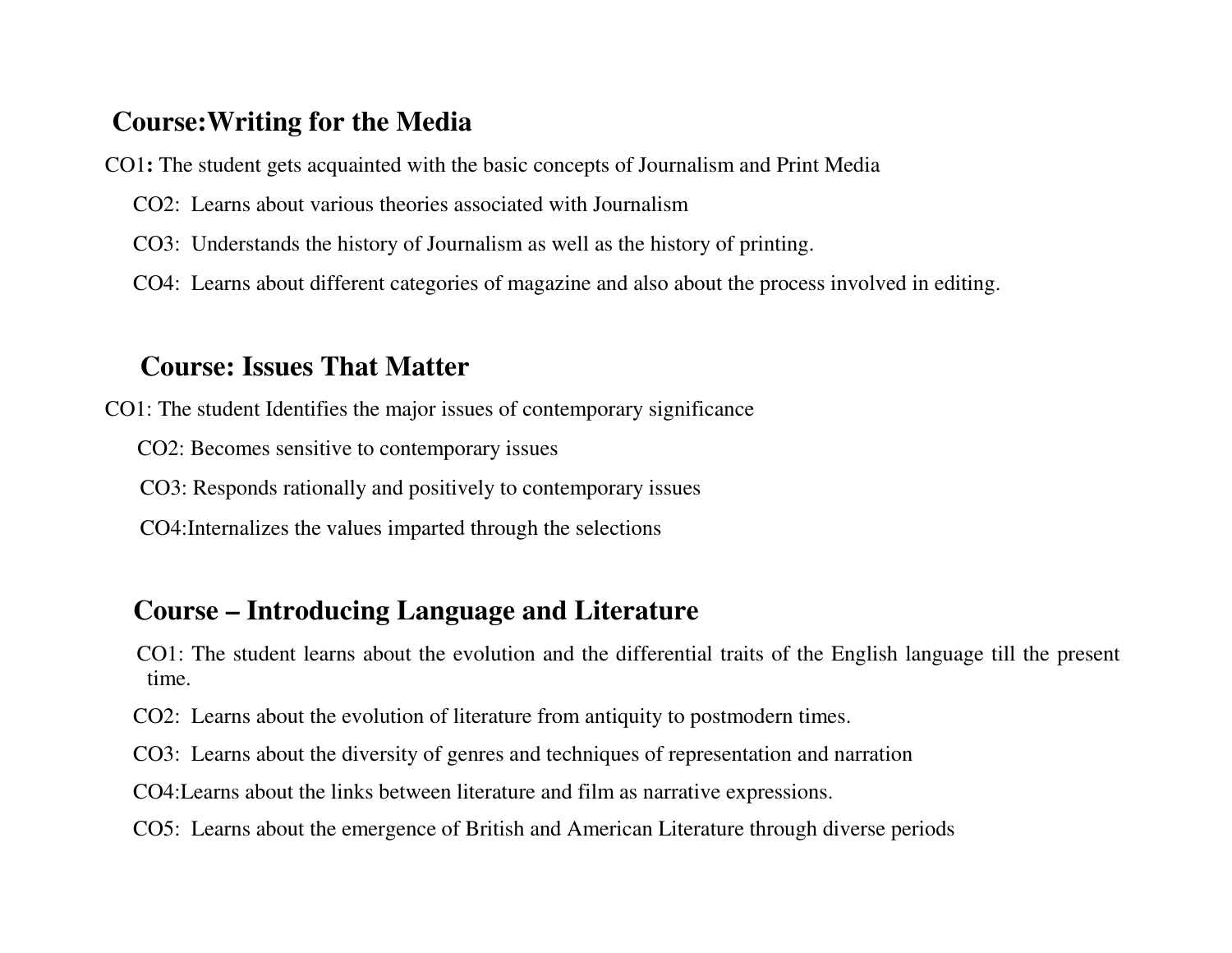#### **Course: English Literature from Victorian to Postmodern Age**

- CO1: The student gain an overview of the historical development of English literature over the periods
- CO2: The student gets familiarized with the major literary figures over the periods as well as the major features of their works.
- CO3: The student understands about the great literary movements during these periods
- CO4: The learner gets an idea about the social, political, economic, cultural changes etc. associated with these periods

### **Course: Editing and Fundamentals of Media Writing**

- CO1: The student learns about the organizational structure of editorial department.
- CO2: Learns about the qualities and responsibilities of editors in a newspaper
- CO3: Learns about different types of editorials
- CO4: Learns about the design and layout of a newspaper

## **Course: Interpersonal Skills**

- CO1: The leaner acquires the skill at participating in interviews
- CO2: Acquires the skill at Oration
- CO3: Gains practices in participating in debates and in group discussions
- CO4: Acquires self-awareness and emotional maturity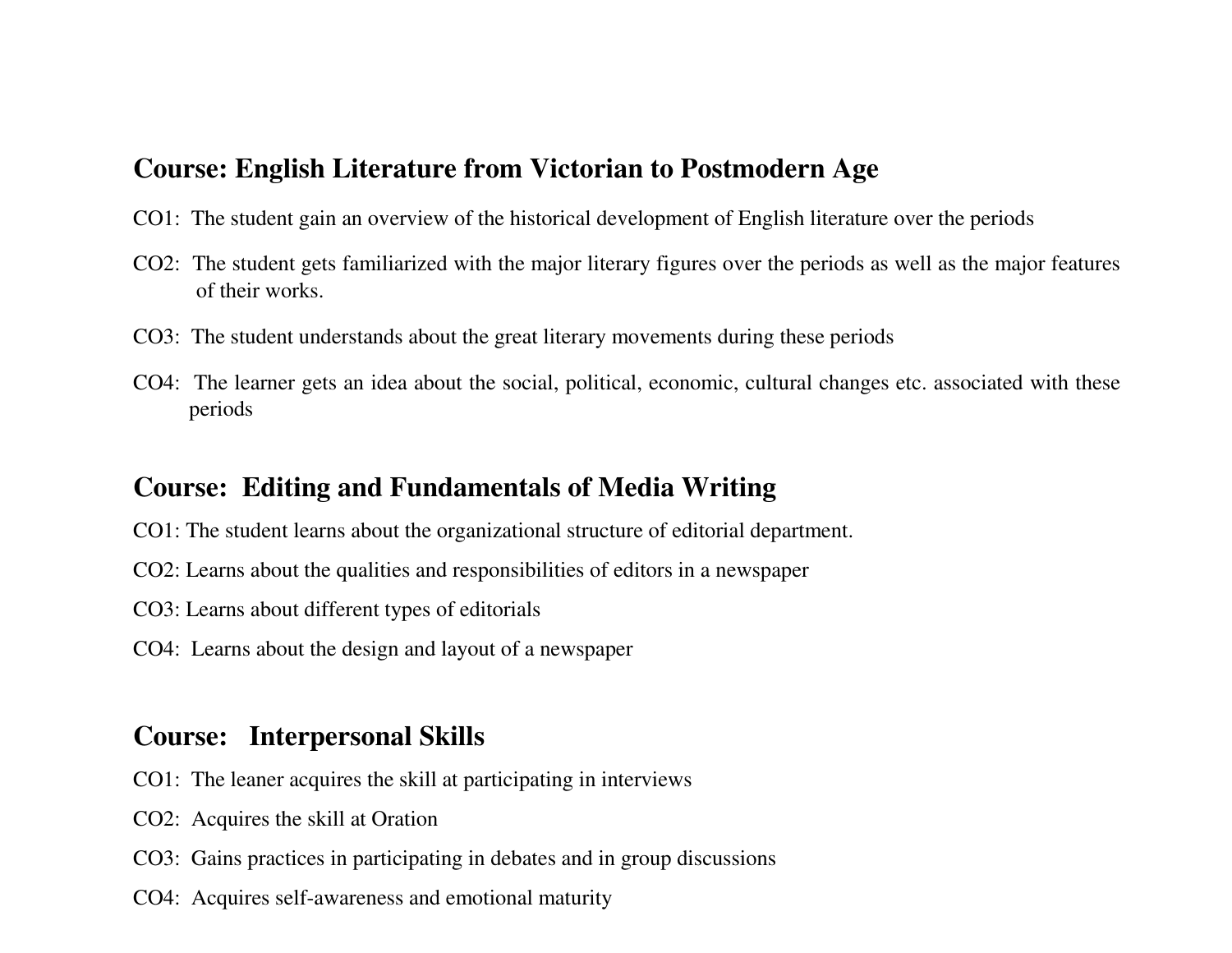#### **Course: Harmony of Prose**

- CO1: The student attains maturity thanks to glorious essays, both Western and Non-Western
- CO2: Gets familiarized with varied prose styles of expression.
- CO3: Gets acquainted with eloquent expressions, brevity and aptness of voicing ideas in stylish language.
- CO4: Understands how a prose writing differs from other genres of writing

## **Course: Symphony of Verse**

- CO1: The student gets acquainted with the rich texture of poetry in English
- CO2: The student will have an overview of poetry in various periods of the English tradition.
- CO3: The student will have an awareness of the emerging cultural and aesthetic expressions that poetry makes possible
- CO4: Contributes to the student's skill at appreciating poetry

## **Course:Introduction to Narratology**

- CO1: The student learns about different narrative techniques
- CO2: Learns about modes of narration
- CO3: Learns theories related to Narratology
- CO4: Learns application of Narrative Strategies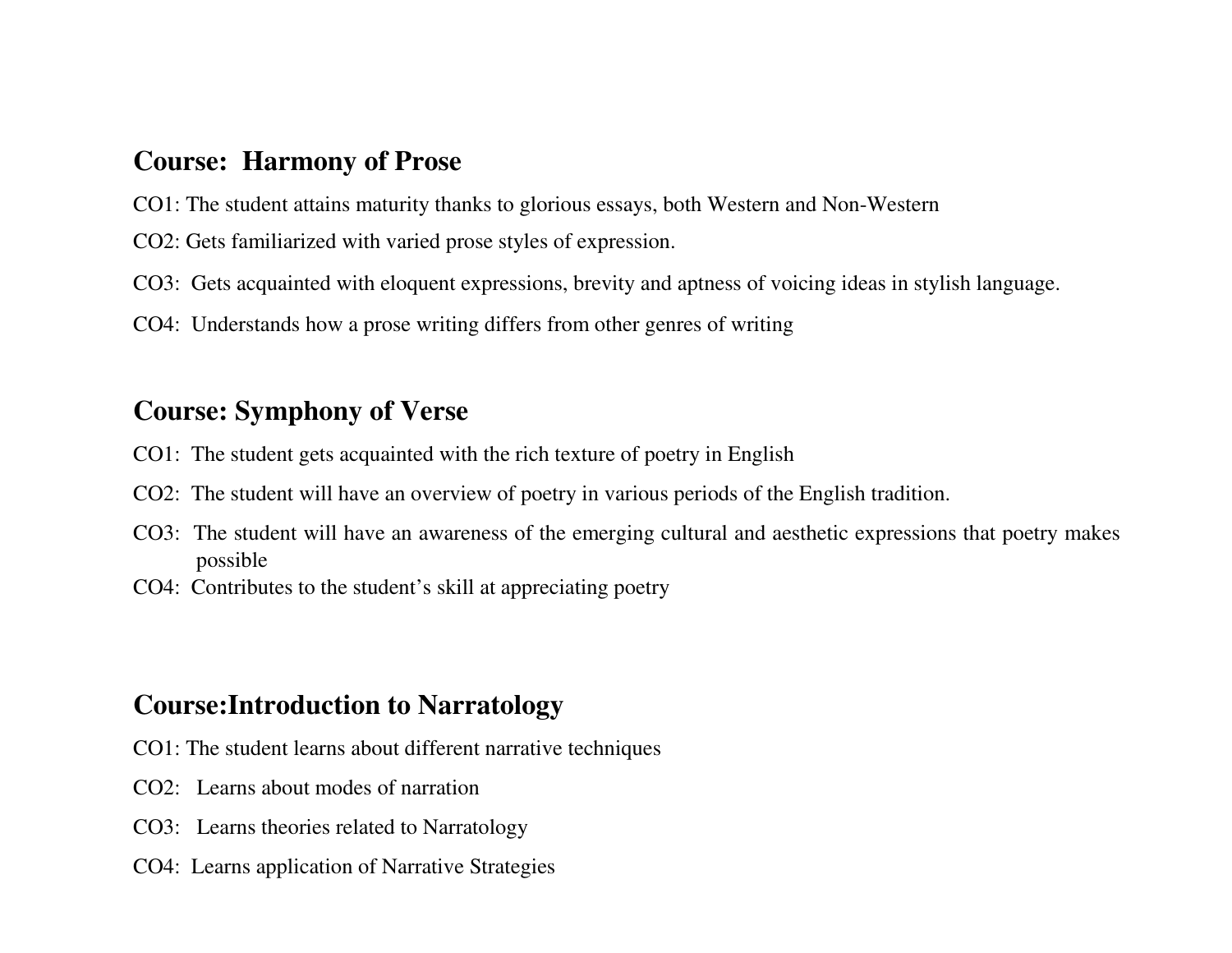#### **Course: Digital Writing, Advertising and Reporting**

- CO1: The student becomes adept at writing, reporting and advertising in the digital interface.
- CO2: Learns the theories associated with media
- CO3: Learns about different media
- CO4: Learns about types of blogs

## **Course: Creative Writing**

- CO1: Contributes to the creative writing skill of the student.
- CO2: Helps the student to get an overall idea about successful writing
- CO3: Contributes to his/her imagination
- CO4: The learner discovers his/her own creative voice

# **Course– Modes of Fiction**

- CO1: The student gets acquainted with various modes of fiction
- CO2: The student will have comprehended the categories of British andnon- British short fiction.
- CO3: Learns to comprehend the novel as a form of literary expression
- CO4: The student will have acquired the ability of critical thinking and imagination through long and short fiction and will have familiarized with cultural diversity through different representative samples offiction.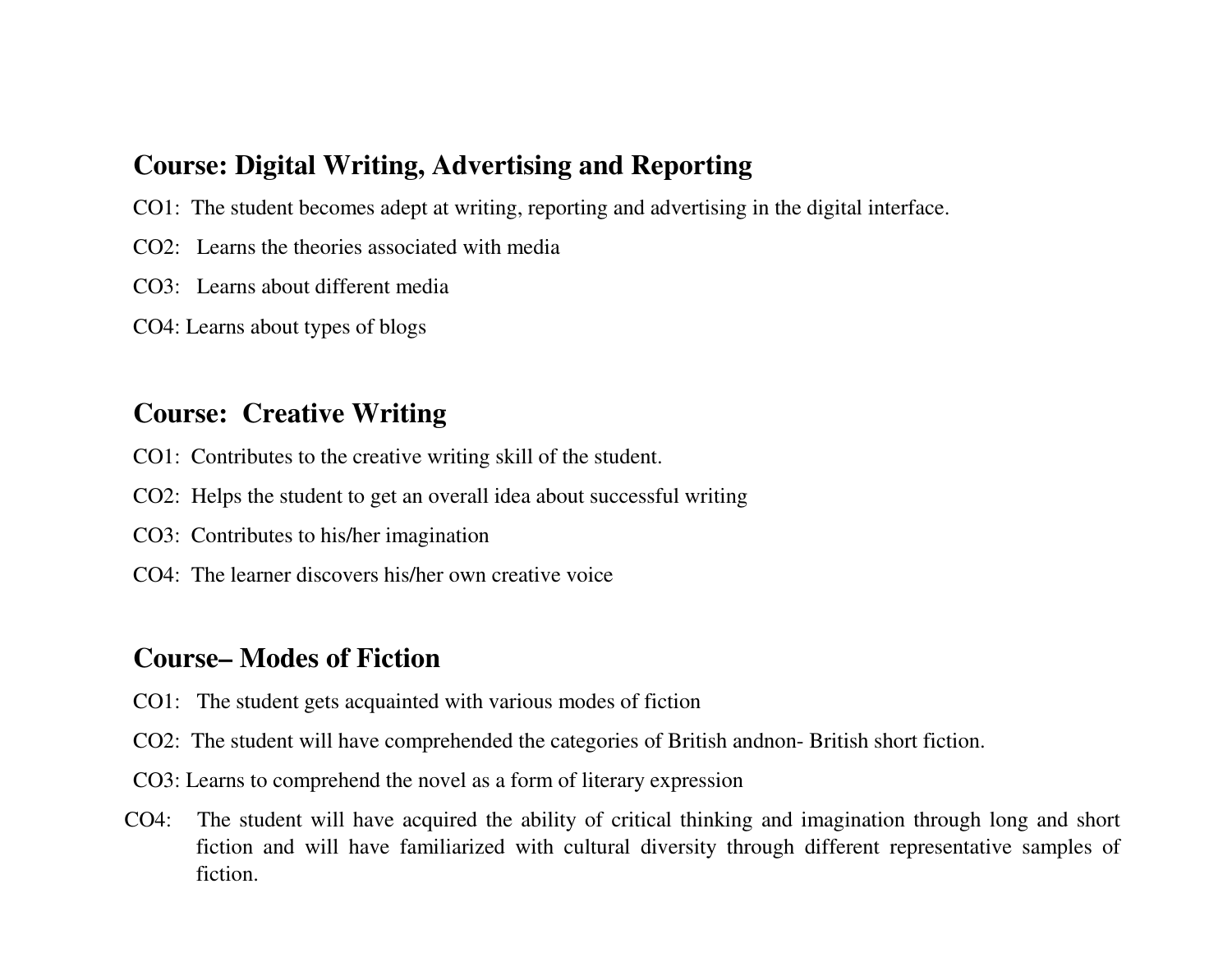#### **Course: Language and Linguistics**

- CO1: The student gains greater understanding of the human communicative action through an objective study of language
- CO2: The student gets familiarized with the key concepts of linguistics and develop an awareness of the latest trends in language study.
- CO3: The student moves towards better and intelligible pronunciation
- CO4: The student will have improved his/her general standard of pronunciation in everyday conversation.

### **Course:Business Writing**

- CO1: Learns about different genres of business writing.
- CO2: Develops in the skills necessary for communicating effectively in professionalSituations.
- CO3: Learns about business proposals and about different forms of reporting related business.
- CO4: Learns about phrases and idioms in Business English

#### **Course: Translation: Theoretical and Literary Perspectives.**

- CO1: The student gains an awareness about different theories related to translation\
- CO2: Gets acquainted with the regional literatures in translation
- CO3: Identifies the problems involved in Translating different forms of writing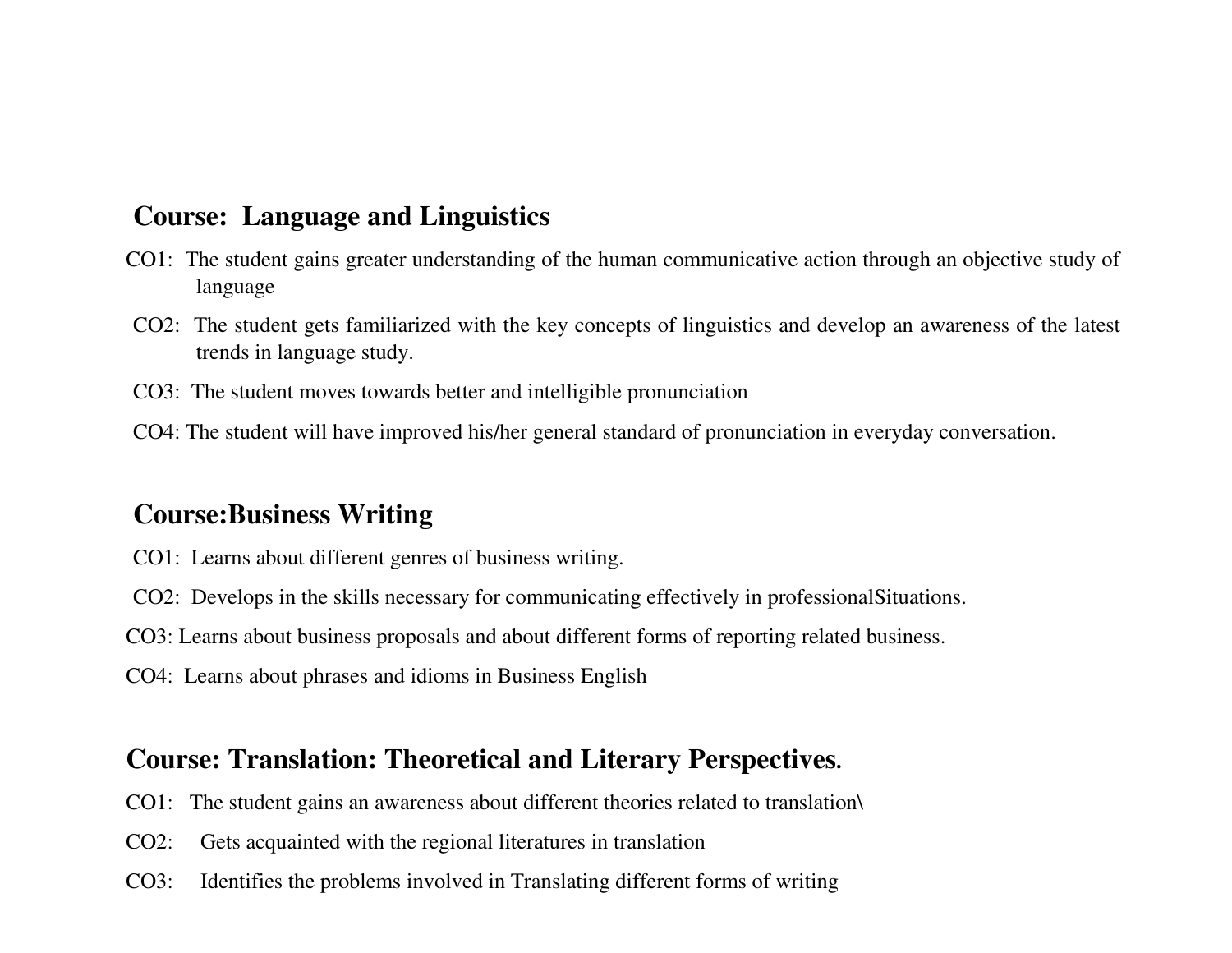CO4: The student will have good practical skill in translating different literature and media based works from English to Malayalam & vice versa.

#### **Course: Writing for Radio and Television**

- CO1: The student learns about the growth and development of Radio and Television in India.
- CO2: Gets an overview of various aspects related to Television production
- CO3: Learns about the techniques of Radio broad casting
- CO4: Learns about organizational set up of Television Studio and Radio Station

## **Course: English for Careers**

- CO1: Equips the learner in Comprehensive Language Enhancement.
- CO2: Develops the learner's communicative skills, and thereby enables him/her to prepare for a career and function effectively in it.
- CO3: Equips the learner in oral and written communication to enhance his/her academic and professional use of language.
- CO4: Gets training in making effective presentations

## **Course: Acts on the Stage**

- CO1: The student will be familiar with the works of the playwrights included in the course.
- CO2: The student getsinformed about the broad genre-based nuances in the realm of drama.
- CO3: The student acquires the ability to appreciate and critique drama as an art form.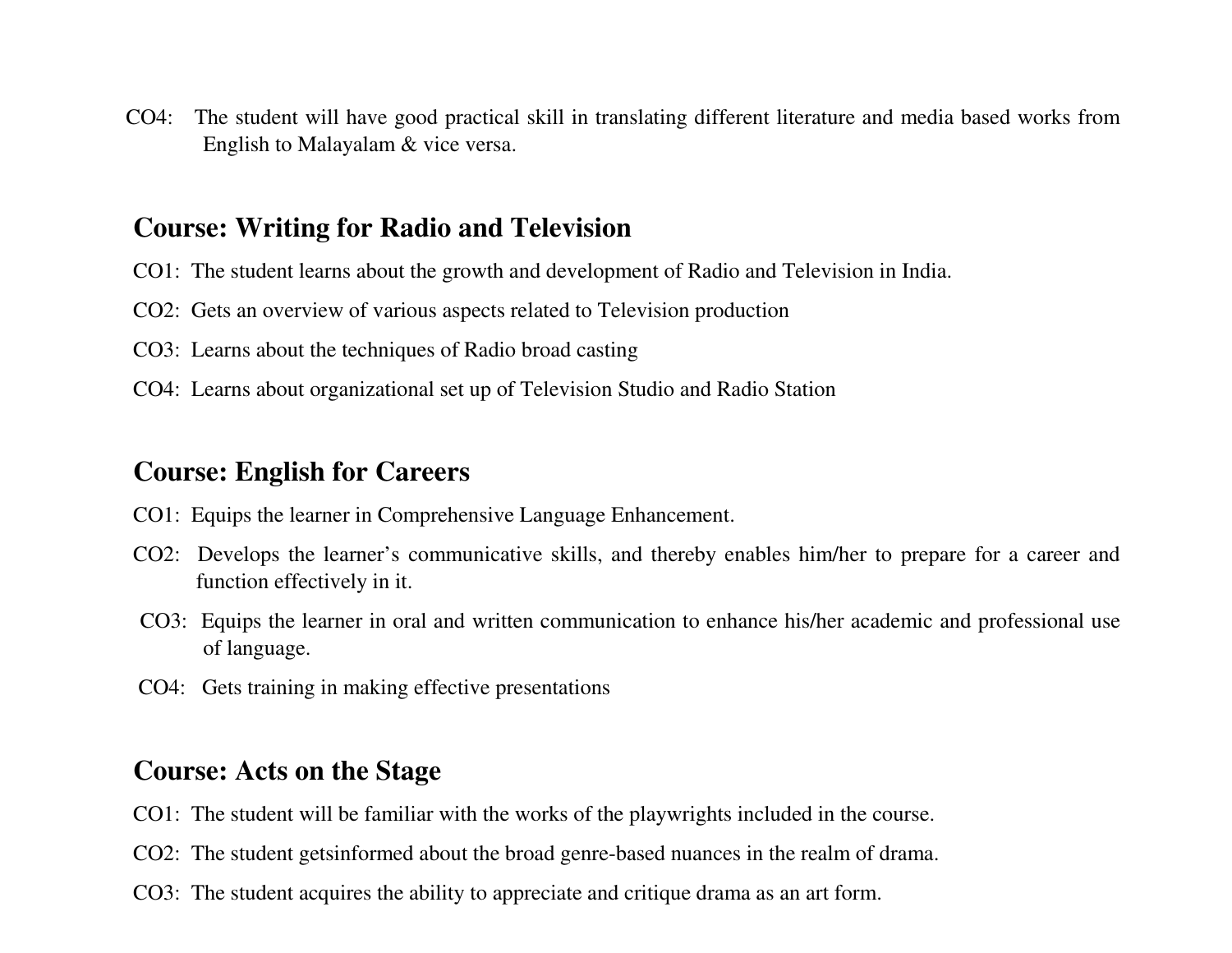CO4: The student acquires a taste for reading drama with practical knowledge of theatrical performances.

#### **Course: Literary Criticism and Theory**

- CO1: The student will have awareness about the major developments in literary criticism from the ancient times to the twentieth century.
- CO2: The studentwill be initiated to the realm of literary theory and major theoretical schools.
- CO3: The student gains awareness about the chief strains of Indian literary criticism.
- CO4: The student learns to analyze short poetical pieces critically.

#### **Course: Indian Writing in English**

- CO1: The Student gets an overview of the various phases of the evolution of Indian writing in English.
- CO2: The student is familiarized with the thematic concerns, genres and trends of Indian writing in English.
- CO3: The student understands about the constraints and challenges encountered in articulating Indian sensibility in English.
- CO4: The student is exposed to the pluralistic aspects of Indian culture and identity.

#### **Course: Environmental Science and Human Rights**

- CO1: Encourages the student to research and investigate complex environmental issues with a critical bent of mind. It contributes to his/her creative thinking skills.
- CO2: The student acquires knowledge and skills that are required to address complex environmental issues.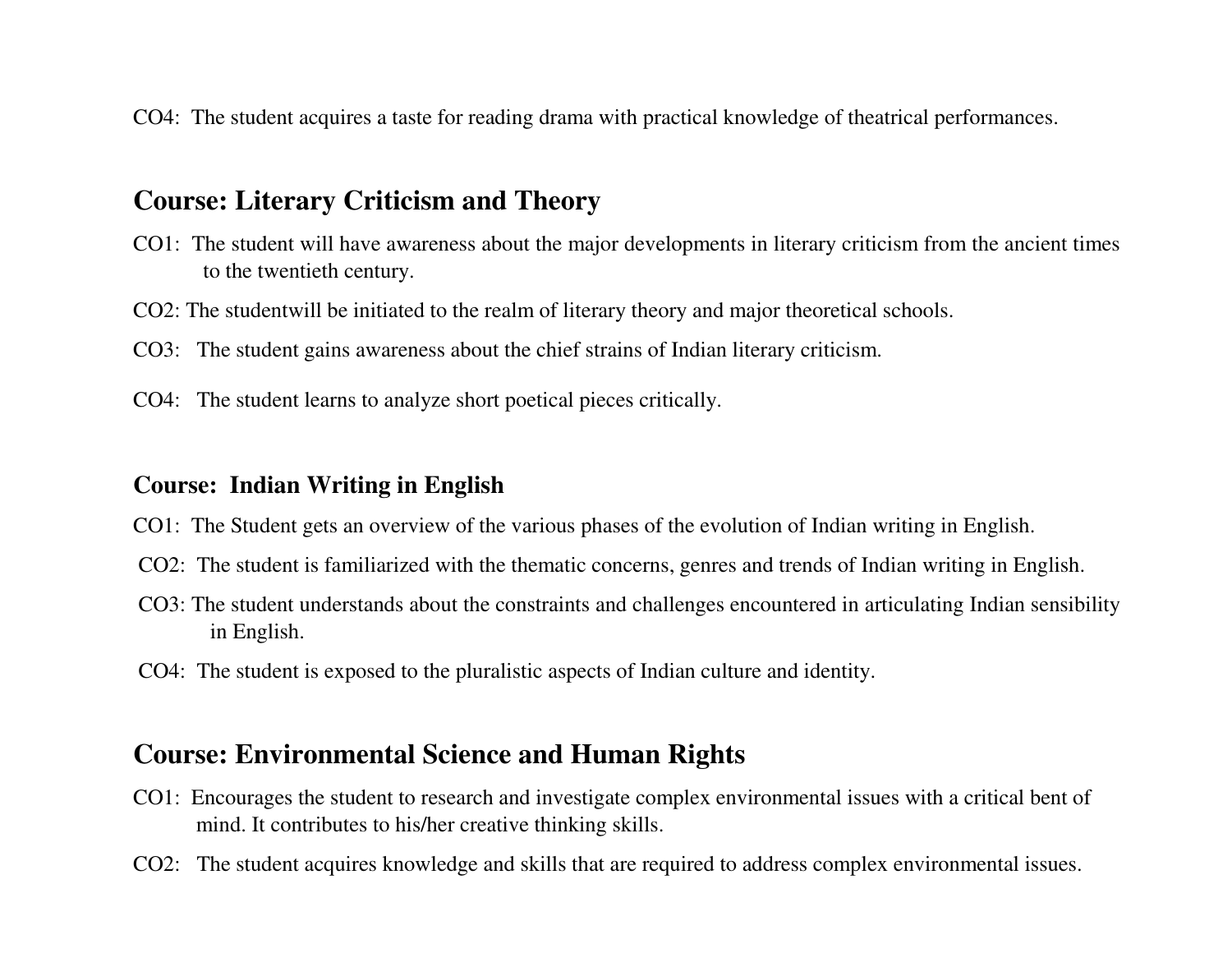- CO3: Helps the student in realizing the inter relationship between man and environment and thereby makes him/her aware of the need to protect nature and natural resources.
- CO4: Helps the student in acquiring the basic knowledge about environment and the social norms that provides unity with environmental characteristics and creates in him/ her positive attitude about the environment.

#### **Course: Postcolonial Literatures**

- CO1**:** the student gains awareness about the social, political, cultural aspects of postcolonial societies.
- CO2: The student realizes the impact of colonialism and imperialism on native cultural identities.
- CO3: The students will be familiar with literary productions that address issues related to cultural identity in colonized societies, the development of a national identity after colonial domination, and the ways inwhich writers articulate and celebrate such identity.
- CO4: The students will have been acquainted with the resistance of the colonized against the colonizer through literature that articulates it.

## **Course: Women Writing**

- CO1: The student will have an awareness of class, race and gender as social constructs and about how they influence women's life.
- CO2: The student will have acquired the skill to understand feminism as a social movement and a critical tool.
- CO3: He/she will be able to explore the plurality of female experiences
- CO4: He/she will be equipped with analytical, critical and creative skills to interrogate the biases in the construction of gender and patriarchal norms.